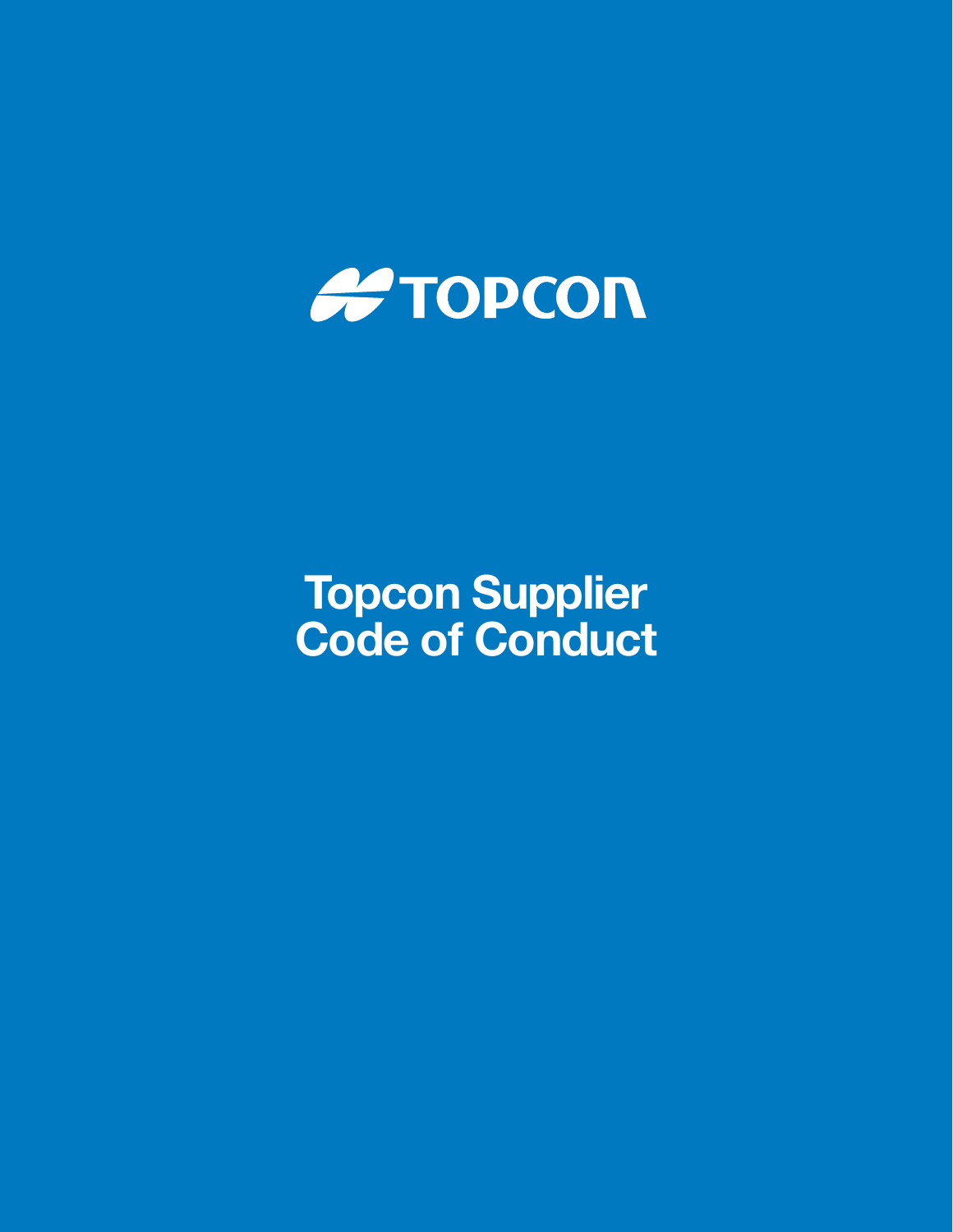### Chapter 4

| Confidentiality / Intellectual Property / Compliance |  |  |  |
|------------------------------------------------------|--|--|--|
|                                                      |  |  |  |

- 4.1 Confidentiality and Intellectual Property ........ 4.2 Compliance ................................................... 4
- Chapter 5

|  | <b>Audits / Reporting Concerns</b> |  |
|--|------------------------------------|--|
|  |                                    |  |

Vision Statement .................................................... 5

## Table of Contents

### Chapter 1

### Labor and Human Rights

### Chapter 2

#### Health and Safety / Environment

### Chapter 3

### Gifts, Entertainment, Bribery and Improper Payments

- 3.1 Gifts and Entertainment ................................. 4
- 3.2 Deals with Government .................................. 4
- 3.3 Bribery .......................................................... 4

### **Introduction**

Topcon Positioning System's ("Topcon") Code of Conduct regarding ethical behavior, corporate integrity and standards of conduct, requires Topcon to operate at the highest levels. Topcon holds itself to the highest ethical standards and expects the same from its suppliers. Being a good corporate citizen is critical to maintaining Topcon's competitive strength. Topcon's suppliers play a critical role in supporting Topcon's mission to be "The Primary Source" of superior value for positioning systems that significantly improve the productivity and quality of work performed in civil engineering, agricultural, mapping, and measurement applications and markets.



### TOPCON SUPPLIER CODE OF CONDUCT TOPCON SUPPLIER CODE OF CONDUCT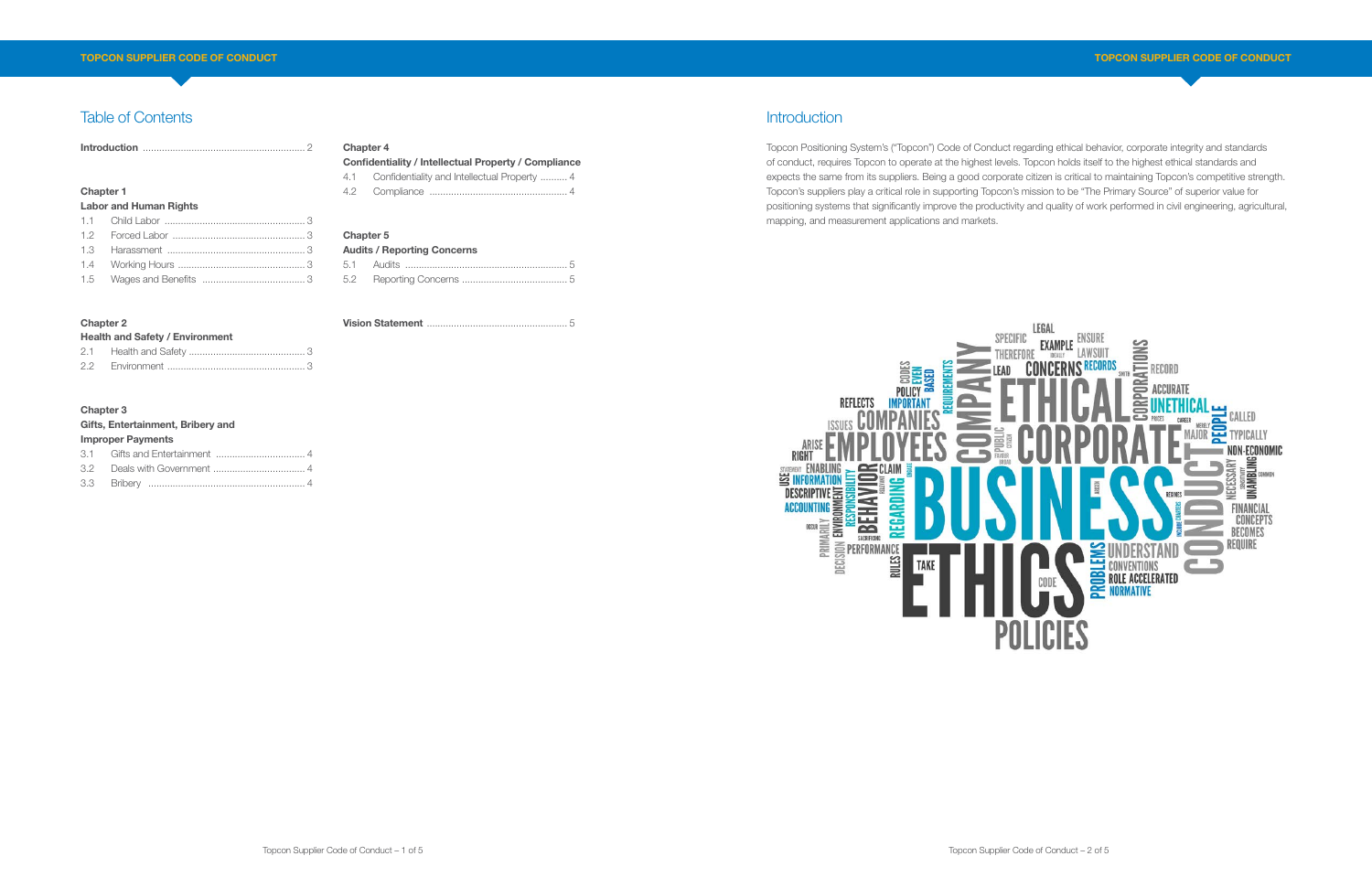# Chapter 3: Gifts, Entertainment, Bribery and Improper Payments

Topcon's Suppliers shall:

#### 3.1 Gifts and Entertainment:

• not provide gifts or entertainment that would compromise or appear to compromise a person's ability to make objective

• not provide gifts or entertainment to Topcon employees if it would be viewed as an inducement or reward for a

- and fair business decisions.
- particular business decision.
- never give cash gifts to a Topcon employee under any circumstances.

#### 3.2 Deals with Government:

- comply with all laws regarding gifts, loans, entertainment and transfers of value to government officials.
- comply with the Foreign Corrupt Practices Act and any local laws when acting on behalf of Topcon.

### 3.3 Bribery:

- not make any monetary payments or provide any benefit or gift with the purpose of influencing a business decision or outcome.
- ensure that any gifts and entertainment are not construed as bribes, kickbacks or other improper payments.
- 

• avoid even the appearance of impropriety relating to the giving of gifts, entertainment or other transfer of value.

# Chapter 4: Confidentiality / Intellectual Property / Compliance

#### 4.1 Confidentiality and Intellectual Property

Intellectual Property, is among the most valuable of Topcon's assets. Intellectual Property includes Topcon's trade secrets and confidential information. Other intellectual property includes Topcon's trademarks, copyrights and patents.

Topcon's Suppliers shall:

• never use Topcon's confidential information or trade secrets except for the business purpose authorized by Topcon.

- protect Topcon's confidential information from unauthorized disclosure and inappropriate use.
- 
- comply with all obligations under any non-disclosure agreement with Topcon.
- never disclose Topcon's Confidential Information to any third party without written consent from Topcon.
- not use Topcon's trademarks or copyrighted materials unless authorized by Topcon.

### 4.2 Compliance

Topcon's Supplier shall:

• comply with all applicable laws and regulations while acting on behalf of Topcon, including all export control, anti-competition and anti-boycott laws.

# Chapter 1: Labor and Human Rights

Topcon's Suppliers shall:

### 1.1 Child Labor:

- not employ workers under the age of 14 unless local laws provide the lower minimum age.
- ensure that young workers under the age of 18 not engage in work likely to jeopardize their health, safety or morals.
- ensure all documentation for workers under the age of 18 is secure, accurate and complete.

### 1. 2 Forced Labor:

• not use involuntary labor, whether in the form of prison, indentured or bonded labor.

#### 1.3 Harassment:

- prohibit unlawful discrimination / harassment based on race, color, religion, sex, sexual orientation, gender identity, national origin, cultural background, age, disability, veteran status or other status protected by applicable law.
- prohibit retaliation against employees who report concerns in good faith.
- not subject employees to corporal punishment or use monetary fines as a disciplinary practice.
- provide equal opportunity in employment and business.

### 1.4 Working Hours:

• ensure that employees' working hours do not exceed the limit on regular and overtime hours provided by applicable laws.

### 1.5 Wages and Benefits:

• provide employees with wages and benefits that comply with applicable laws inclusive of regular and overtime wages.

### Chapter 2: Health and Safety / Environment

Topcon's Suppliers shall:

### 2.2 Health and Safety:

- maintain a healthy and secure workplace and promote safe working practices.
- be familiar with and comply with all health and safety laws, rules and policies.
- take steps to avoid the existence of hazardous conditions and limit the potential for accidents to occur.
- always put safety first.

#### 2.3 Environment:

- promote environmental protection and conservation of natural resources to minimize the impact of our products and operations on the environment.
- comply with all relevant environmental laws, rules and regulations.

### TOPCON SUPPLIER CODE OF CONDUCT TOPCON SUPPLIER CODE OF CONDUCT